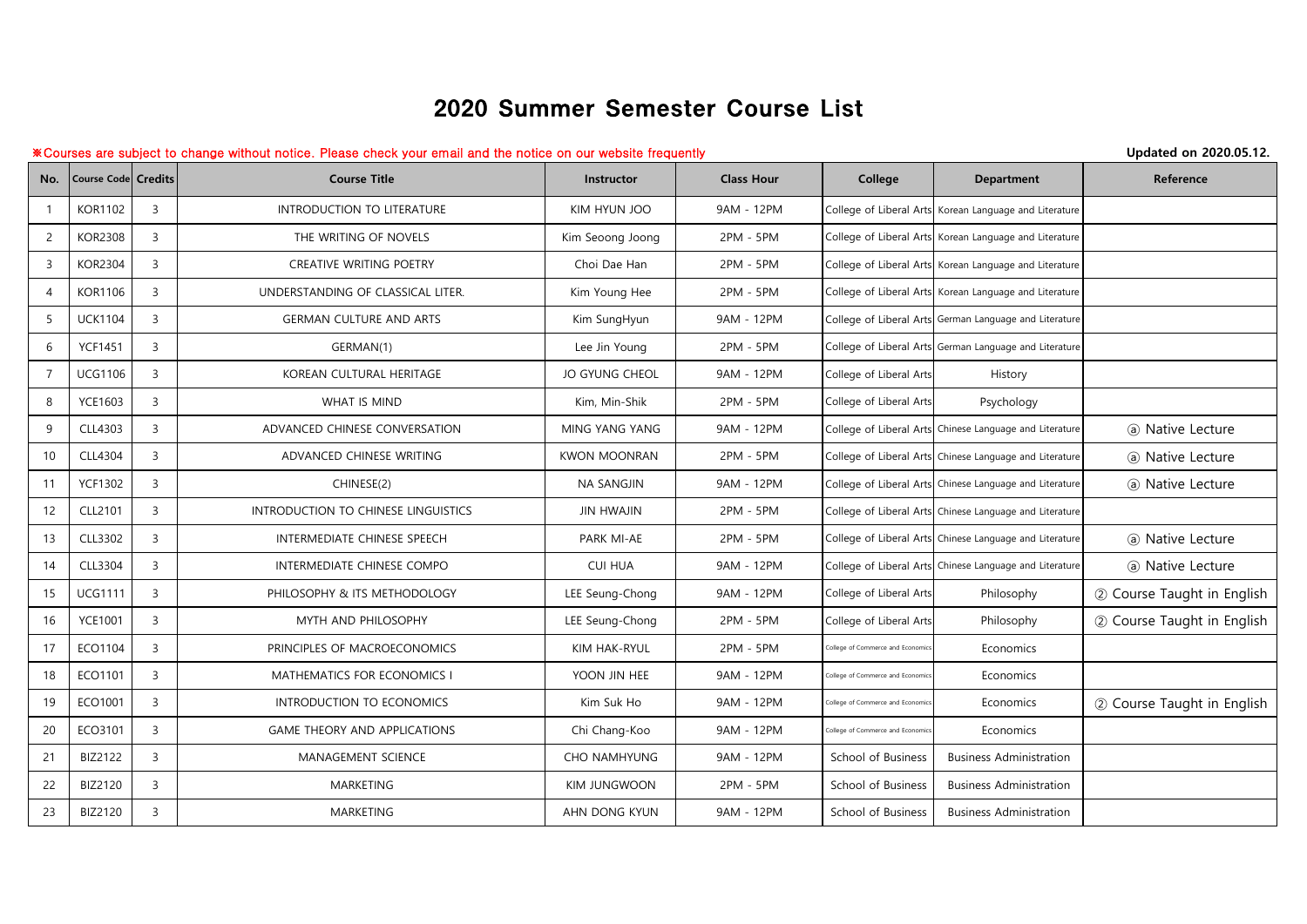| No. | <b>Course Code Credits</b> |                | <b>Course Title</b>                             | Instructor                 | <b>Class Hour</b> | College                                | <b>Department</b>                        | Reference                  |
|-----|----------------------------|----------------|-------------------------------------------------|----------------------------|-------------------|----------------------------------------|------------------------------------------|----------------------------|
| 24  | BIZ2121                    | 3              | PRODUCTION & OPERATIONS MANAGEMENT              | Shin Jaeho                 | 2PM - 5PM         | School of Business                     | <b>Business Administration</b>           |                            |
| 25  | BIZ2119                    | $\overline{3}$ | FINANCIAL MANAGEMENT                            | Park Dojoon                | 2PM - 5PM         | School of Business                     | <b>Business Administration</b>           |                            |
| 26  | BIZ1102                    | 3              | ORGANIZATIONAL BEHAVIOR                         | <b>KIM YEONGWOOK</b>       | 9AM - 12PM        | School of Business                     | <b>Business Administration</b>           |                            |
| 27  | <b>BIZ1101</b>             | 3              | PRINCIPLES OF ACCOUNTING                        | LEE HANSOL                 | 9AM - 12PM        | School of Business                     | <b>Business Administration</b>           | 2 Course Taught in English |
| 28  | <b>BIZ3108</b>             | $\mathbf{3}$   | MANAGEMENT ACCOUNTING                           | CHOI DONG JOON             | 2PM - 5PM         | School of Business                     | <b>Business Administration</b>           | 2 Course Taught in English |
| 29  | SOC1002                    | 3              | UNDERSTANDING SOCIOLOGY                         | Choi Jaehoon               | 2PM - 5PM         | College of Social Sciences             | Sociology                                |                            |
| 30  | SOC3202                    | 3              | SOCIAL THOUGHT                                  | Ha Hongkyu                 | 9AM - 12PM        | College of Social Sciences             | Sociology                                |                            |
| 31  | COM3128                    | $\overline{3}$ | PUBLIC RELATIONS                                | Han, Jung Ho               | 9AM - 12PM        | College of Social Sciences             | Mass Communication                       |                            |
| 32  | <b>YCD1601</b>             | $\overline{3}$ | CONTEMPORARY MUSIC IN FILM                      | Lim Jiesun                 | 10AM - 1PM        | College of Music                       | Composition                              |                            |
| 33  | <b>UCE1107</b>             | $\mathbf{3}$   | HISTORY OF MUSIC                                | Chi Hyungjoo               | 2PM - 5PM         | College of Music                       | Composition                              |                            |
| 34  | EDU3124                    | $\mathbf{3}$   | <b>EDUCATION POLICY</b>                         | JEON Sue Bin               | 9AM - 12PM        | College of Sciences in Education       | Education                                |                            |
| 35  | TTP4100                    | $\overline{2}$ | THEORY & PRACTICE IN PREVENTING SCHOOL VIOLENCE | Goh Rae Eok                | 2PM - 4PM         | College of Sciences in Education       | Teacher Training Program                 |                            |
| 36  | <b>UIC1101</b>             | 3              | FRESHMAN WRITING INTENSIVE SEMINAR              | Ahn Amy Hasun              | 2PM - 5PM         | <b>Jnderwood International College</b> | Common Curriculum (International Campus) | 2 Course Taught in English |
| 37  | <b>UIC3611</b>             | $\overline{3}$ | MODERN KOREAN LITERATURE                        | Steven D. Capener          | 2PM - 5PM         | Underwood International College        | Common Curriculum (Shinchon Campus)      | 2 Course Taught in English |
| 38  | <b>UIC1551</b>             | $\mathbf{3}$   | WORLD HISTORY: GROUP II                         | Kahm Howard                | 9AM - 12PM        | <b>Jnderwood International College</b> | Common Curriculum (Shinchon Campus)      | 2 Course Taught in English |
| 39  | <b>UIC1901</b>             | $\mathbf{3}$   | <b>WORLD PHILOSOPHY</b>                         | Cabrera JR Manuel Valencia | 9AM - 12PM        | <b>Jnderwood International College</b> | Common Curriculum (Shinchon Campus)      | 2 Course Taught in English |
| 40  | FIL4102                    | 3              | IMAGE & IMAGINATION                             | Kang Chul                  | 2PM - 5PM         | Joint Major                            | Digital Arts                             |                            |
| 41  | <b>CUL3101</b>             | $\overline{3}$ | INTRODUCTION TO CULTURAL THEORY                 | CHOI INSON                 | 9AM - 12PM        | Joint Major                            | Comparative Literature                   |                            |
| 42  | <b>CUL3104</b>             | 3              | CRITICAL WRITINGS ON CULTURAL STUDIES           | CHOI INSON                 | 2PM - 5PM         | Joint Major                            | Comparative Literature                   |                            |
| 43  | AMR3102                    | 3              | AMERICAN POPULAR CULTURE                        | <b>KIM JIN WOOK</b>        | 2PM - 5PM         | Joint Major                            | American Studies                         |                            |
| 44  | AMR3104                    | $\mathbf{3}$   | SEMINAR ON AMERICAN STUDIES: FILM &             | LEE KWANG JIN              | 2PM - 5PM         | Joint Major                            | American Studies                         |                            |
| 45  | EUR3102                    | 3              | CONT. EUROPE'S SOCIETIES & CULTURE              | LEEM JAIHO                 | 9AM - 12PM        | Joint Major                            | European Studies                         |                            |
| 46  | <b>IEE2087</b>             | 3              | [Online] AI & DESIGN                            | Jin Kook Lee               | On demand         | Office of International Affairs        | International Affairs Team               | 2 Course Taught in English |
| 47  | IEE3300                    | 3              | CONTEMPORARY KOREAN CINEMA AND SOCIETY          | MIN HYUNJUN                | 9AM - 12PM        | Office of International Affairs        | International Affairs Team               | 2 Course Taught in English |
| 48  | LST2003                    | $\overline{3}$ | <b>GENETICS</b>                                 | Soderholm Jon              | 9AM - 12PM        | Office of International Affairs        | International Affairs Team               | 2 Course Taught in English |
| 49  | IEE1159                    | $\mathbf{3}$   | [Online] INTRODUCTION TO PYTHON PROGRAMMING     | Keeheon Lee                | On demand         | Office of International Affairs        | International Affairs Team               | 2 Course Taught in English |